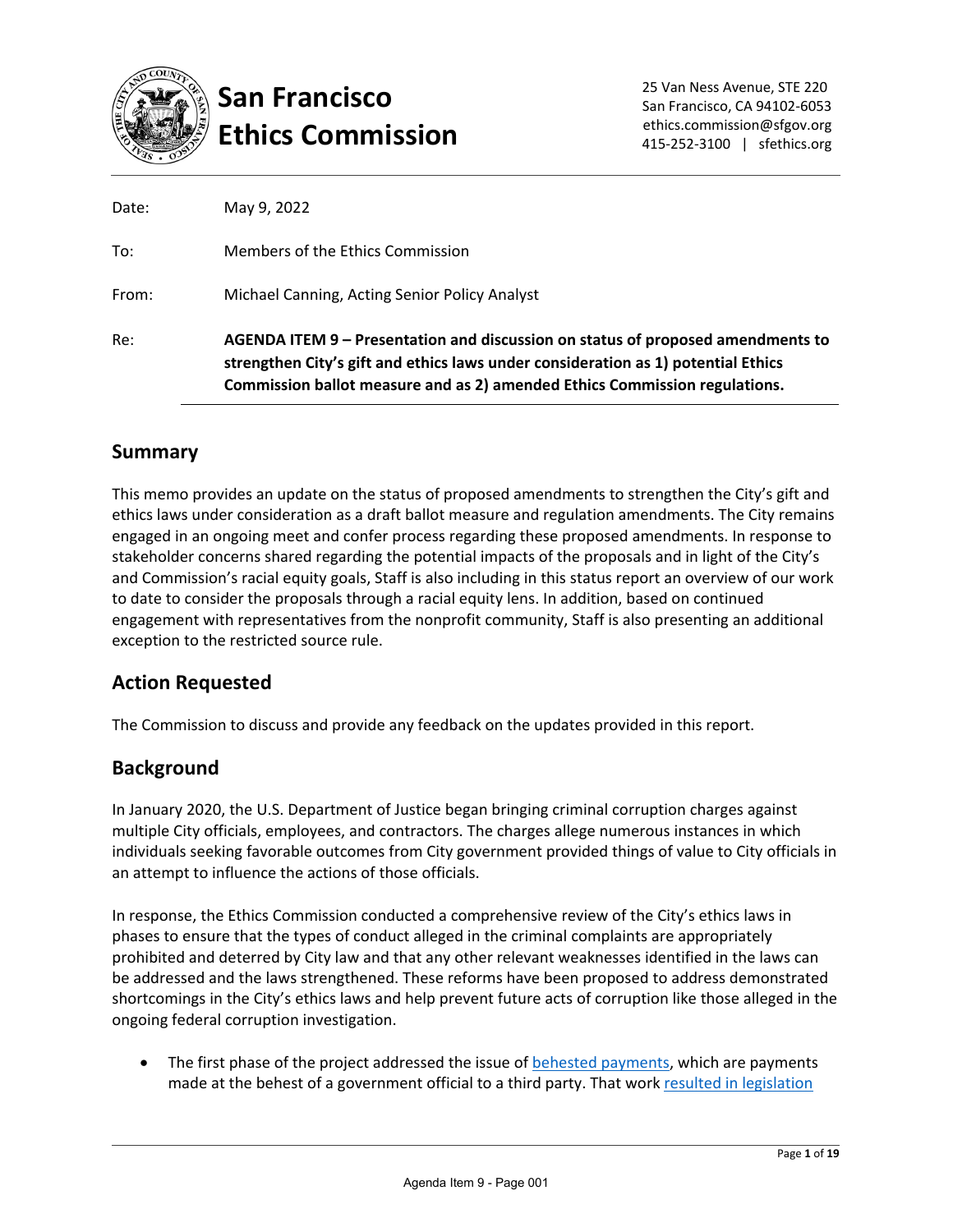[enacted](https://sfgov.legistar.com/LegislationDetail.aspx?ID=4655688&GUID=BDE6F90D-313E-4705-BBAB-99E1CA5138E9&Options=ID|Text|Attachments|) in December 2021 that now bans the solicitation of behested payments by City officials and employees who are required to file the From 700 Statement of Economic Interests from soliciting behested payments from those who have official business before their department or who have otherwise sought to influence them.

• The second and third phases of the project resulted in policy reports and recommendations to strengthen City laws that govern [gifts made directly to City officials,](https://sfethics.org/ethics/2021/08/report-on-gift-laws-gifts-to-individuals-executive-summary.html) [gifts made through City](https://sfethics.org/ethics/2021/09/gifts-to-city-departments-from-restricted-sources-lack-sufficient-public-transparency-and-create-opportunities-for-undue-influence.html)  [departments,](https://sfethics.org/ethics/2021/09/gifts-to-city-departments-from-restricted-sources-lack-sufficient-public-transparency-and-create-opportunities-for-undue-influence.html) and [other essential ethics provisions.](https://sfethics.org/ethics/2021/12/report-on-strengthening-essential-ethics-provisions-executive-summary.html)

The recommendations contained in the last three reports that stemmed from Phase II and III of the Commission's project are the basis for a proposed [ballot measure](https://sfethics.org/wp-content/uploads/2022/02/Draft-Ordinance-2.14.22.pdf) an[d regulation amendments.](https://sfethics.org/wp-content/uploads/2022/02/Draft-Regulations-2.14.22.pdf) For additional reference, the Commission has produced a [summary chart listing the proposed changes](https://sfethics.org/wp-content/uploads/2022/02/Ethics-Reforms-Summary-Chart.pdf) that details the sections of the San Francisco Campaign and Governmental Conduct Code that would be changed by the proposed ballot measure and regulation amendments.

These proposed changes would clarify and expand aspects of the City's restricted source rule, which limits gifts to City officials from those doing business with their department and those who have recently attempted to influence them. The changes would also strengthen the City's bribery rule and expand the number of City officials required to complete annual ethics training. A brief, high-level overview of the recommendations is provided below.

#### Gift-Related Recommendations (Phase II)

- Create a definition of *gift* in the Campaign and Governmental Conduct Code.
	- $\circ$  Regulations would include certain state law gift exceptions but omit those that undermine the purposes of the restricted source rule.
	- $\circ$  Regulations containing local exceptions to the restricted source rule would be amended.
- Expand the application of the restricted source rule to prohibit other aspects of a gift transaction beyond the receipt or solicitation of the gift by an official, including:
	- o City officials from soliciting or accepting gifts from restricted sources for any immediate family members of the official.
	- $\circ$  City officials from soliciting, coordinating, facilitating, or accepting gifts for other City officials.
	- o The giving of gifts by lobbyists and permit consultants.
	- o City officials from accepting anything from a City department or non-City organization or person that bestows a personal benefit on the official if the official knows or has reason to know that the true source of the gift is a restricted source.
	- $\circ$  Any person or organization from acting as an intermediary for a restricted source gift.
- Clarify how the restricted source rule applies to City contractors.
- Amend the restricted source rule to explicitly apply to individuals and entities that apply for or obtain a permit, license, or other entitlement for use from a City department.
- Amend the restricted source rule to explicitly apply the rule to affiliates (directors, officers, and major shareholders) of an entity that is a restricted source.
- Create a single, standardized disclosure requirement for payments to City departments.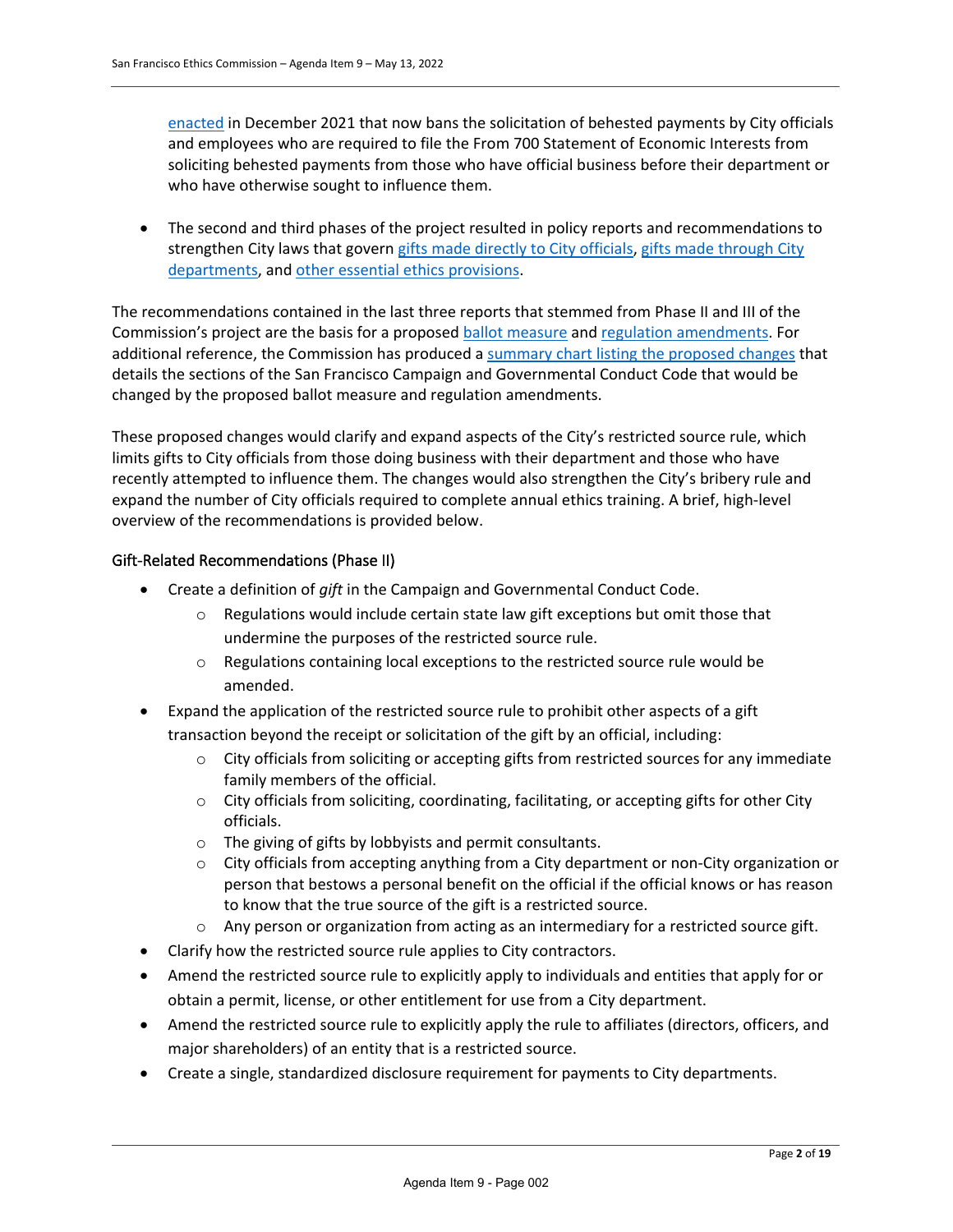• Amend regulations containing exceptions to the rule against gifts from subordinates.

#### Essential Ethics Provision Recommendations (Phase III)

- Strengthen San Francisco's bribery rule by incorporating elements of the federal bribery rule.
- Extend the annual ethics training requirement to all Form 700 filers.
- Codify rules contained in departmental Statements of Incompatible Activities into the Code and discontinue departmental Statements of Incompatible Activities.
- Standardize penalty provisions to make it clear that all violations of the Code are punishable and that proving a particular mental state is not required.
- Protect ethics laws from legislative amendments by requiring approvals by a supermajority of the Ethics Commission and Board of Supervisors for legislative amendments.
- Add a general provision that allows the Commission to require electronic filing of public disclosures.

To illustrate only the Code sections actually being changed and excluding sections that are just being reauthorized as they already appear in the Code, the Commission has produced [a condensed version of](https://sfethics.org/wp-content/uploads/2022/02/CONDENSED-Draft-Ordinance.pdf)  [the measure.](https://sfethics.org/wp-content/uploads/2022/02/CONDENSED-Draft-Ordinance.pdf) The condensed version is intended to serve only as a discussion tool and to make it easier for readers to identify the changes that would result in the law should the measure be enacted. The full [version of the measure](https://sfethics.org/wp-content/uploads/2022/02/Draft-Ordinance-2.14.22.pdf) shows the changes that would be made, including the entirety of the stricken and reauthorized language that must be adopted procedurally to achieve the substantive changes proposed.

Note that the links provided above to the ballot measure, regulation amendments, and supporting documents are from February 2022 and do not reflect any of the revised recommendations that have been presented to the Commission at subsequent meetings (see the **Staff report dated March 14, 2022** and attachments for revised recommendations).

As of the publication of this memo, the meet and confer process with City bargaining units that began in November 2021 has not been concluded. Staff are continuing to work with the City's Department of Human Resources (DHR) to engage in and complete this process. Revised versions of the measure and regulations reflecting those and any further amendments that may be proposed by Staff will be provided prior to the Commission acting on the measure and regulation amendments.

# **Considering the Proposed Reforms Through a Racial Equity Lens**

As the Commission has been considering the recommendations associated with this project, multiple stakeholders who have provided comment on the pending proposals at Commission meetings have expressed the importance of applying a racial equity lens to policy proposals. In order to engage with these stakeholder concerns and embed racial equity considerations into the Commission's ongoing policy work, Staff have been researching racial equity tools and applying them to the recommendations currently before the Commission. Considering this project's recommendations through a racial equity lens will both make the current project stronger and serve as an opportunity for the Commission to identify, learn, and refine practices which can be integrated into future policy projects.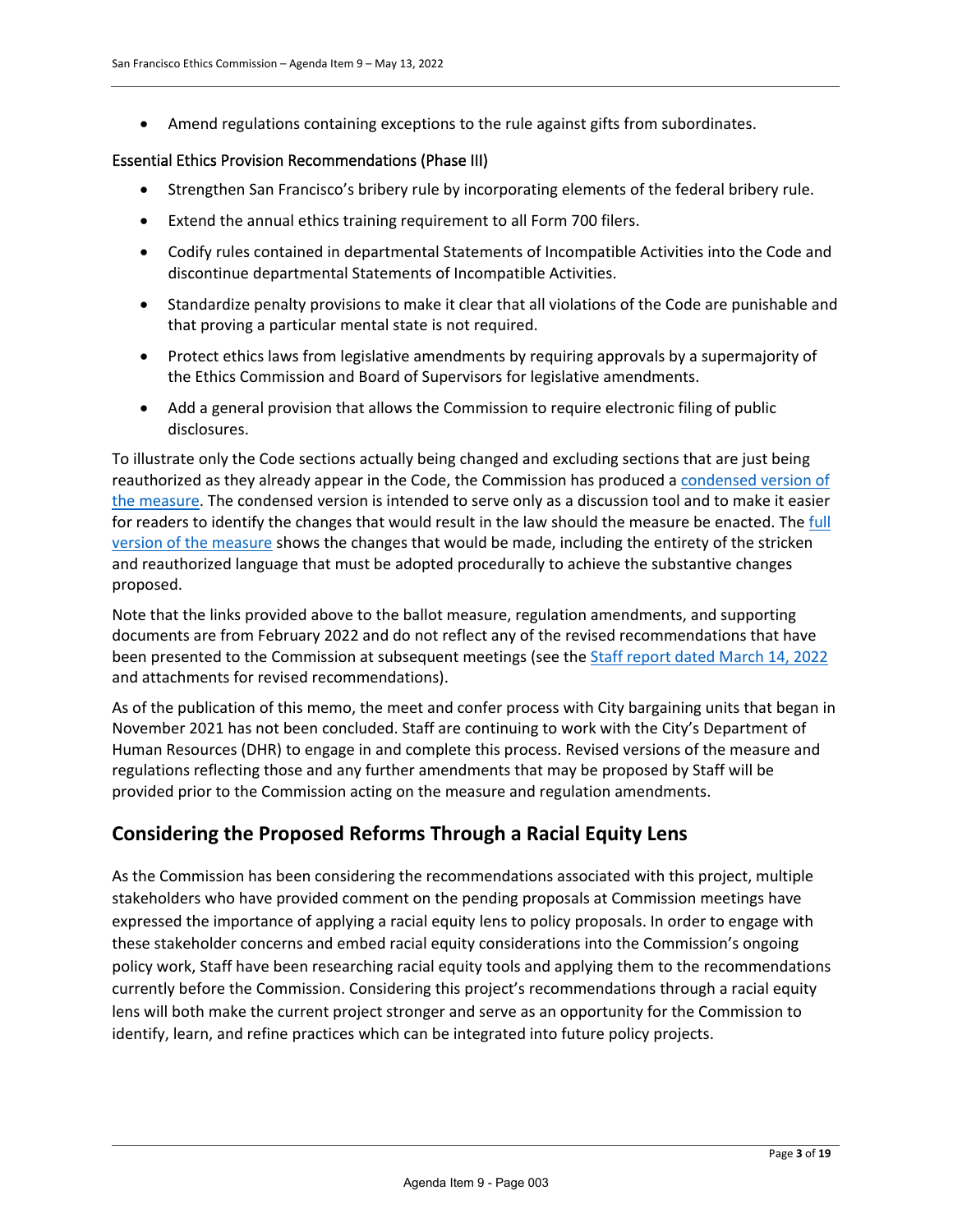This section will review work the City and the Commission have been engaged in in recent years, define and highlight the importance of racial equity in local government, present ways that racial equity considerations can be integrated into the Commission's policy work, discuss the current proposals through a racial lens, and look ahead towards potential next steps regarding the Commission's work and racial equity.

#### **Departmental Racial Equity Action Plans**

In July of 2019, the City created the [Office of Racial Equity \(ORE\)](https://www.racialequitysf.org/) in response to the City's growing racial disparities as a means to address the history of structural and institutional racism in San Francisco's delivery of services to the public and the City's own internal practices and systems. Creating ORE was the result of successful advocacy and organizing by Black City workers, labor leaders, and community members. With the establishment of ORE, San Francisco joined a national movement to address the government's role in resolving the inequitable outcomes it created. The City's Office of Racial Equity has the authority to enact a citywide racial equity framework and to direct departments to develop and implement mandated racial equity action plans.

On December 14<sup>th</sup>, 2020, the Ethics Commission voted unanimously to adopt its initial Racial Equity [Action Plan.](https://sfethics.org/wp-content/uploads/2020/12/Agenda-Item-6-combined.pdf) This plan was developed by Staff with guidance from the City's Office of Racial Equity and was focused on internal, overarching strategies regarding the City's workforce, which is the focus of Phase 1 of the [City's Racial Equity Framework.](https://static1.squarespace.com/static/5ed18d943016244d3e57260c/t/5efbe89e247faf024e6fdaca/1593567402561/ORE+SF+Citywide+Racial+Equity+Framework+Phase+1.pdf) On May 2<sup>nd</sup>, 2022 Staff published an updated Racial [Equity Action Plan,](https://sfethics.org/wp-content/uploads/2022/05/ETH-Racial-Equity-Action-Plan_V3-May-2-2022-FINAL.pdf) along with a [Racial Equity Progress Report.](https://sfethics.org/wp-content/uploads/2022/05/Ethics-Commission-Racial-Equity-Progress-Report-Submission-May-2-2022.pdf) Both items are also addressed in the Executive Director's May monthly report to the Commission under Agenda Item 10 and are expected to be scheduled for more in-depth discussion at a future Commission meeting.

While the initial versions of the Commission's racial equity action plans have been more focused on internal policies related to the department's workforce, the Commission's ongoing policy work presents opportunities to further advance racial equity goals through additional programmatic aspects of the Commission's work.

#### **What is Racial Equity and Why is it Important for Local Government?**

The City's Office of Racial Equity defines racial equity as:

*"…a set of social justice practices, rooted in a solid understanding and analysis of historical and present-day oppression, aiming towards a goal of fairness for all. As an outcome, achieving racial equity would mean living in a world where race is no longer a factor in the distribution of opportunity. As a process, we apply racial equity when those most impacted by the structural racial inequities are meaningfully involved in the creation and implementation of the institutional policies and practices that impact their lives."* 

The above definition underscores that racial equity is a combination of practices and processes, aimed at achieving fairness and having race no longer impact the distribution of opportunities for individuals and their communities. Local governments have a role to play in this work as these institutions have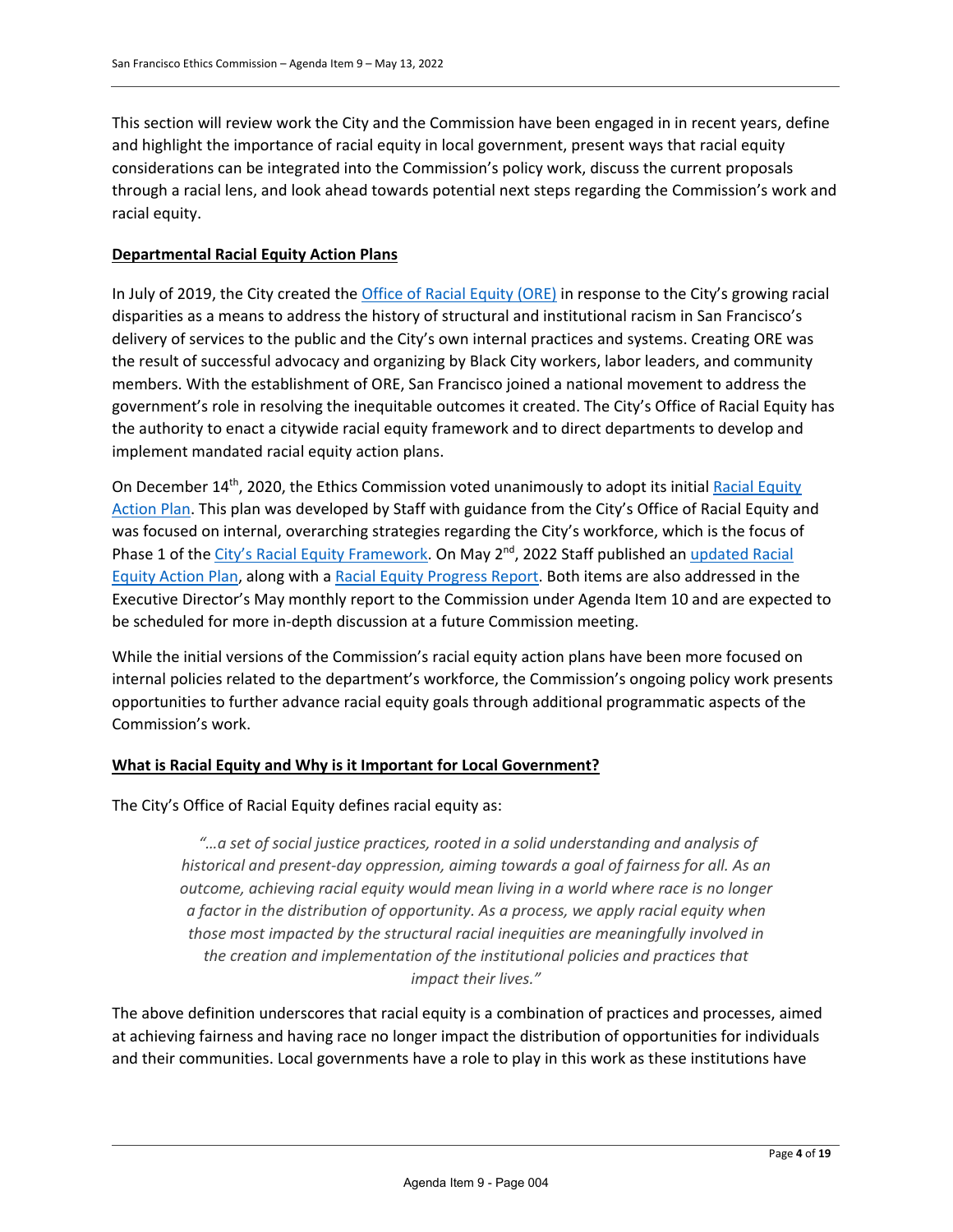been integral to the historical and present-day oppression Black, Indigenous, and people of color (BIPOC) communities face.

The [Government Alliance on Race and Equity \(GARE\)](https://www.racialequityalliance.org/about/our-approach/government/) is a national network of government working to achieve racial equity and advance opportunities for all, and it articulates the importance of government action this way:

*"From the inception of our country, government at the local, regional, state and federal level has played a role in creating and maintaining racial inequity…despite progress in addressing explicit discrimination, racial inequities continue to be deep, pervasive and persistent across the country…Many current inequities are sustained by historical legacies and structures and systems that repeat patterns of exclusion…Local and regional government has the ability to implement policy change at multiple levels and across multiple sectors to drive larger systemic change."* 

#### **Embedding a Racial Equity Lens into the Commission's Policy Work**

Staff explored multiple frameworks and tools when looking for ways to integrate racial equity considerations into the Commission's policy work. As Staff continues to explore and develop these processes, much of the current approach is being adapted from [GARE's Racial Equity Toolkit.](https://www.racialequityalliance.org/wp-content/uploads/2015/10/GARE-Racial_Equity_Toolkit.pdf) This resource describes racial equity tools as being designed to integrate explicit considerations of racial equity into decisions and that the use of such tools "can help develop strategies and actions that reduce racial inequalities and improve success for all groups."

The racial equity toolkit is a series of questions focused on articulating the proposal being considered, reviewing available data, engaging with affected communities, considering who will benefit from or be burdened by the proposal, and determining how to mitigate any unintended consequences. Given the scope and severity of the allegations surfaced through the ongoing investigations of corrupt activity by City officials, employees, and contractors, there is a need for the Ethics Commission to take timely action to prevent such abuses in the future and build trust in City government. In situations such as this, where timely action is needed, the GARE toolkit suggests a narrower set of questions be asked, which even within a short timeframe can have a meaningful impact on the policies being considered.

The approach currently being applied by staff includes the following steps:

- 1. **Articulate Proposals:** Articulate the proposals currently being considered by the Commission as part of the current project. This creates a structure for considering the racial equity implications of each discrete policy change being considered. This structure can then be used to help further engage with stakeholders and generate clear, focused feedback.
- 2. **Identify Known Racial Equity Implications:** For each policy change being considered, explore the following questions, utilizing feedback shared from stakeholders regarding the proposals.
	- What are the racial equity impacts of this particular policy change?
	- Who will benefit from or be burdened by this policy change?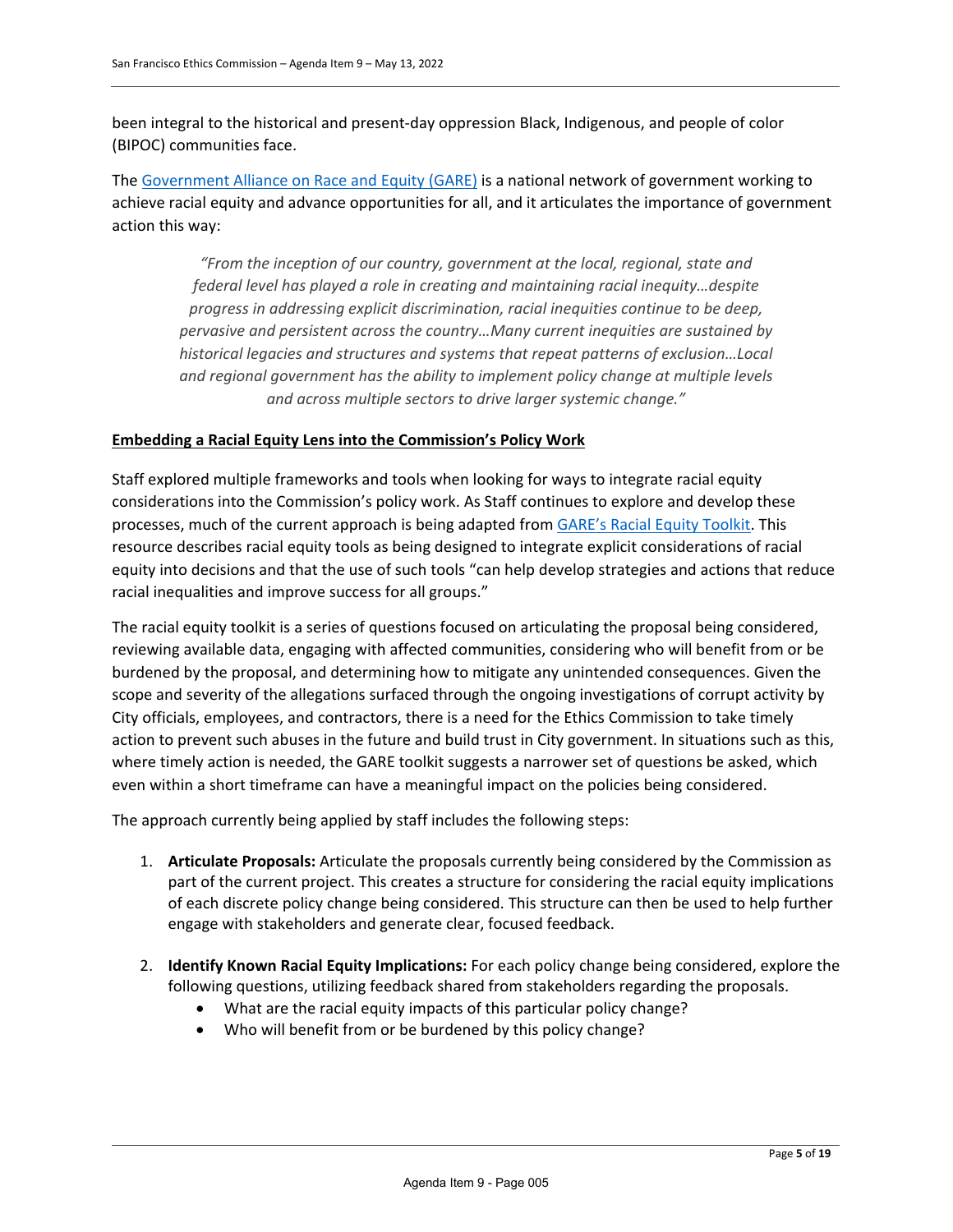- 3. **Consider Mitigation Strategies:** For each policy change where there are known, potentially harmful racial equity implications, consider what could be done to mitigate any unintended consequences or address stakeholder concerns.
- 4. **Continue Engagement with Stakeholders:** Use this process to continue and grow engagement opportunities with stakeholders, both within this project as it potentially moves into the implementation and evaluation phases, and longer-term as the Commission looks ahead to future policy projects.

The approach outlined above is intended to evolve and be refined as it is used and as methods to regularly apply a racial equity lens become an institutionalized part of the Commission's policymaking process. At this initial stage, there are elements of the process that are lacking and would benefit from additional resources and consideration in the future. Challenges associated with the current approach include:

- **The Need for Clearer Impact Indicators:** The bulk of policies being considered by the Commission are focused on ethics rules for City officials and changes to how those rules are administered. Much of the research and examples reviewed from other jurisdictions regarding racial equity reviews, however, are focused on health or social service programs or decisions that allocate resources throughout a jurisdiction. For these types of government decisions, it can be clearer how to determine what communities may potentially benefit from, or be harmed by, a particular decision. This is due in part because quantitative operational data, disaggregated by race, appears to be more readily available regarding these types of decisions. For example, for policy changes related to the delivery of social services to the public, more actionable data is likely available regarding who is currently utilizing the services and how that usage could change under a proposed policy. This sort of data is less available for rules that prohibit inappropriate behavior by City officials, and tools for gauging the racial equity impact of such rules appear to be less developed. This lack of quantitative operational data has led Staff to focus more on qualitative data generated through engagement with stakeholders. The lack of clear impact indicators has also led Staff to pursue mitigation strategies that are broader than what may be possible with more specific indicators. Identifying additional data sources, refining existing data collection methods, and developing clear impact indicators are areas that could be improved through ongoing work.
- **Limited Resources for Expanded Stakeholder Engagement:** Being able to fully engage stakeholders, especially those from traditionally marginalized communities, is a core component of infusing racial equity into a policymaking process. With additional staff and resources, more could be done to more broadly engage with stakeholders, build relationships with community groups (particularly those representing BIPOC communities), and increase the level of engagement the public has with the Commission's policy work. This would be in addition to the interested persons meetings, Commission meetings, and one-on-one discussions between Staff and stakeholders that are already a part of the Commission's policymaking process. To support this work, the Commission's FY23-FY24 budget proposal includes a request for two new positions, one focused on expanding and deepening the Commission's community engagement work in policy development and evaluation, and another that is focused on policy implementation.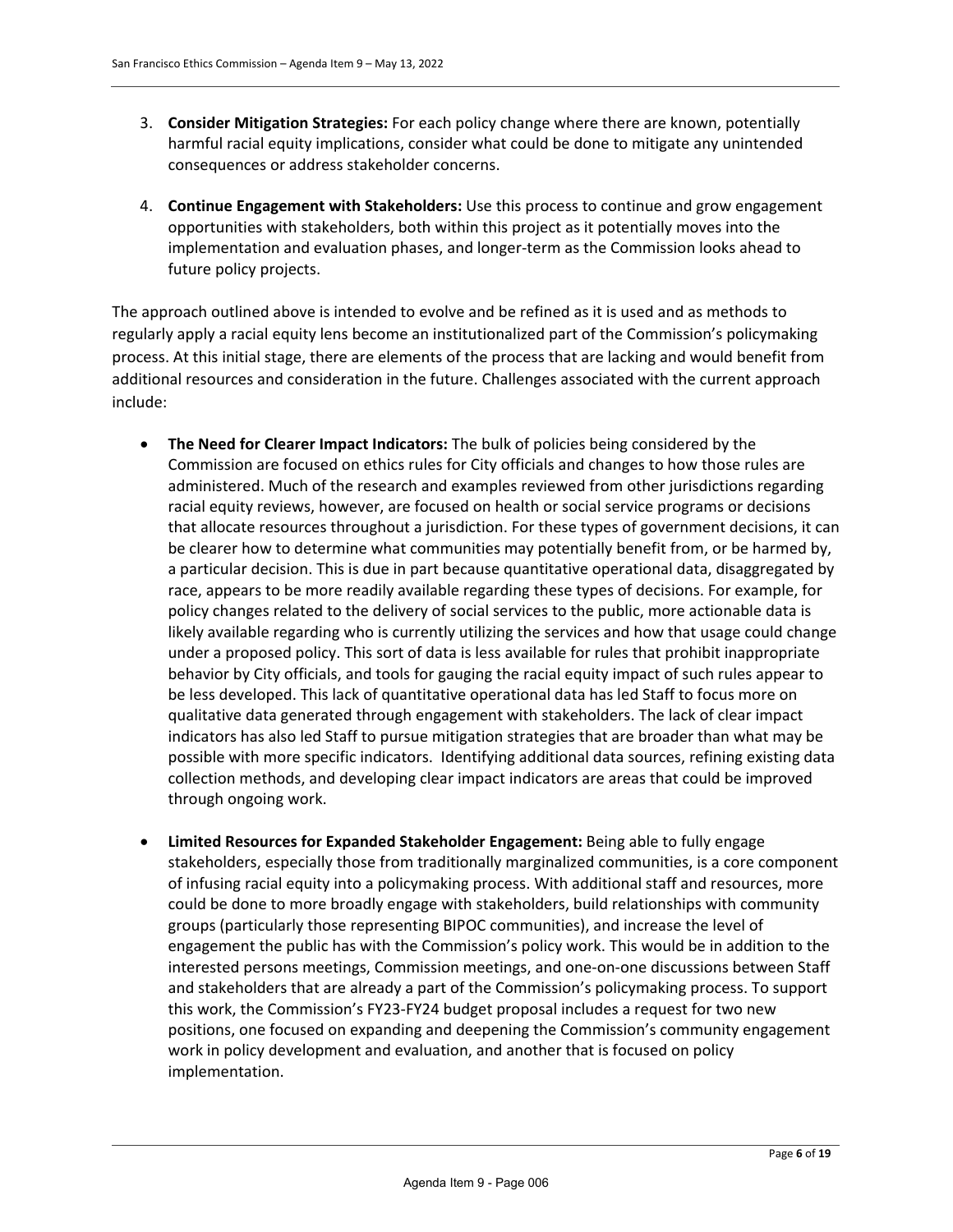The challenges articulated above represent areas where there are opportunities for learning and growth as the Commission continues to engage in the important work of integrating racial equity into its policymaking process.

#### **Review of Current Recommendations Through a Racial Equity Lens**

Staff have been reviewing the 13 policy proposals, which encapsulate the recommendations being considered as a ballot measure and regulation amendments, through a racial equity lens as described above. The current status of this review is presented in **Attachment 1**. Importantly, the analysis contained here is not intended to be an exhaustive account of all potential racial equity issues or something to close off further discussion. This document is intended to capture the issues that have been surfaced thus far and to begin to create a structure for further engagement on these issues and other issues that the Commission may not yet be aware of. Infusing the Commission's policy work with racial equity is an ongoing process, that will require continued engagement with stakeholders.

The bulk of the review reflected in the attachment focuses on potential harms and possible unintended consequences of the policy recommendations, as Staff have prioritized engaging with stakeholders on those matters as they have been raised in comments provided to the Commission. At the same time, it is also important to consider the benefits of these reforms and of stronger ethics rules generally, aim to reduce corruption and thereby also serve to improve racial equity and help realize the goal of fairness for all.

Research on the connection between ethics laws and racial equity appears to be limited, however there is reason to view them as related. For example[, research from Transparency International and the Equal](https://www.transparency.org/en/news/double-harm-corruption-discrimination-sdgs-leave-no-one-behind) [Rights Trust](https://www.transparency.org/en/news/double-harm-corruption-discrimination-sdgs-leave-no-one-behind) has found that corruption and discrimination can create a "vicious cycle" and that "communities already deprived of opportunities because of discrimination have their positions worsened by corruption, further deepening inequality within our societies." In the context of San Francisco's ongoing pay-to-play corruption scandal, it is reasonable to believe that members of the public, particularly those in traditionally marginalized communities, might be discouraged from engaging with City government based on the impression that they need to give gifts or otherwise curry favor with City officials in order to benefit from City programs. The reforms currently before the Commission are intended to both prevent future corruption and diminish the appearance of corruption, thereby making a more inclusive, welcoming City government, where people can expect to be treated fairly, regardless of racial identity.

There is also research on the racial equity impacts associated with undisclosed political spending that is of relevant interest to the proposals currently being considered by the Commission. [Research from](https://www.demos.org/policy-briefs/racial-equity-impact-secret-political-spending-government-contractors)  [Demos](https://www.demos.org/policy-briefs/racial-equity-impact-secret-political-spending-government-contractors) articulates how government contractors and wealthy donors can use undisclosed political contributions to "reinforce systems of structural racism…maintain an unrepresentative government… [and waste] public dollars, which could have been allocated to programs that promote racial equity and dismantle systems of structural racism." While the reforms currently before the Commission are not focused on traditional political spending, the same concerns should be considered in addressing the flow of gifts to City officials from those who do business with the City. More robust ethics rules, greater restrictions on gifts, and increased transparency regarding the sources of City funding are tools for ensuring City government works for everyone, not just a small minority of donors who may seek to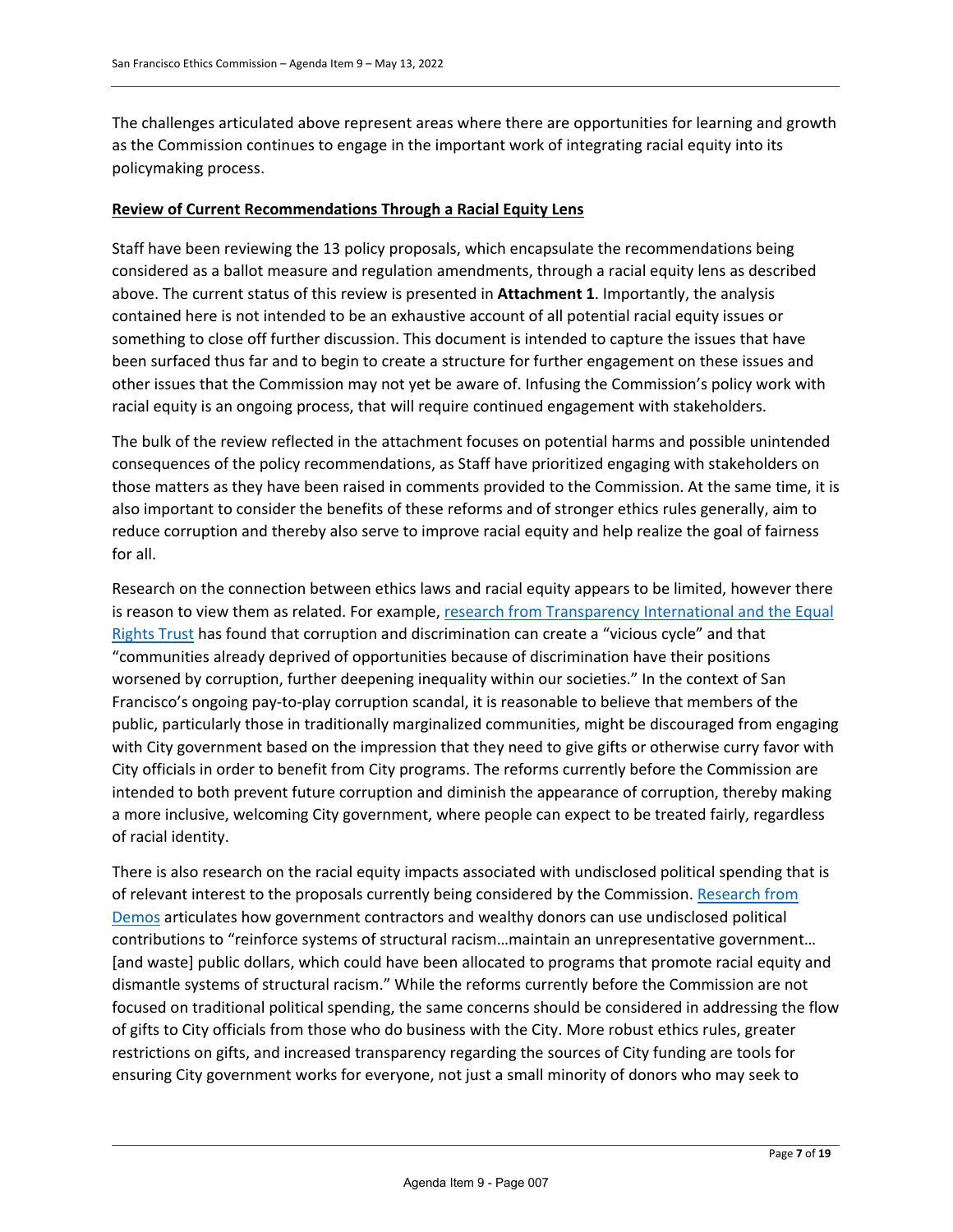leverage their wealth and connections for favorable treatment by City officials. Recognizing and addressing obstacles that blunt equitable practices in local government helps promote trust in the fairness and responsiveness of government and encourages fuller public participation.

The proposals presented in **Attachment 1** reflect the policy changes currently before the Commission, which are being considered as a ballot measure and regulation amendments. Each proposal is only briefly summarized in the attachment, for more detailed explanations of the recommendations and the reasoning behind them, see the Commission's reports on [gifts made to City officials,](https://sfethics.org/ethics/2021/08/report-on-gift-laws-gifts-to-individuals-executive-summary.html) [gifts made to City](https://sfethics.org/ethics/2021/09/gifts-to-city-departments-from-restricted-sources-lack-sufficient-public-transparency-and-create-opportunities-for-undue-influence.html)  [departments,](https://sfethics.org/ethics/2021/09/gifts-to-city-departments-from-restricted-sources-lack-sufficient-public-transparency-and-create-opportunities-for-undue-influence.html) and [other essential ethics provisions.](https://sfethics.org/ethics/2021/12/report-on-strengthening-essential-ethics-provisions-executive-summary.html)

Of the 13 proposals discussed in **Attachment 1**, based on the approach described above Staff identified two proposals with racial equity concerns associated with them and developed mitigation strategies to alleviate the concerns raised regarding both proposals. This analysis is not intended to suggest no other racial equity concerns may be present or may become clear in the future, rather it is intended to provide a snapshot of known issues and the steps taken to address them. This document is intended as a tool to facilitate further engagement with stakeholders and help structure additional feedback that may be provided.

#### **Next Steps Regarding Racial Equity**

The [City's Office of Racial Equity has a mandate to "](https://sfgov.legistar.com/View.ashx?M=F&ID=7586870&GUID=9E0222B9-7A4D-4082-8CCE-3F397520FC82)analyze and report on ordinances introduced at the Board of Supervisors in the areas of housing/land use, employment, economic security, public health and public safety that may have an impact on Racial Equity or Racial Disparities." The proposals under consideration by the Ethics Commission are not going before the Board of Supervisors and do not appear to directly impact the areas listed above, so Staff are unaware of any requirement for ORE to perform any analysis on the proposals. However, Staff have shared the proposals with ORE so that ORE staff are aware of what the Commission is considering and have the opportunity to comment. Any feedback provided by ORE will be shared with the Commission in future updates from Staff.

As discussed above, Staff are eager to engage more with stakeholders on any racial equity issues that may be of concern regarding these proposals. To the extent additional issues are identified, recommendations can continue to be revisited as they were in removing liability for the giver of a restricted source gift and in creating exceptions for certain tickets based on equity issues raised. This additional feedback has been valuable now, as the Commission shapes provisions it is considering placing directly on the ballot, and will continue to be valuable going forward should the ordinance become law, both in shaping implementation and regulatory decisions, and in evaluating and analyzing the laws in the future.

Staff are committed to fully integrating a racial equity lens into the Commission's policymaking process now and in the longer term, as new policy projects are launched. As new projects are identified and started, Staff will seek to identify lessons learned from this project regarding racial equity and work to determine how it can work to best integrate those lessons into future policy projects.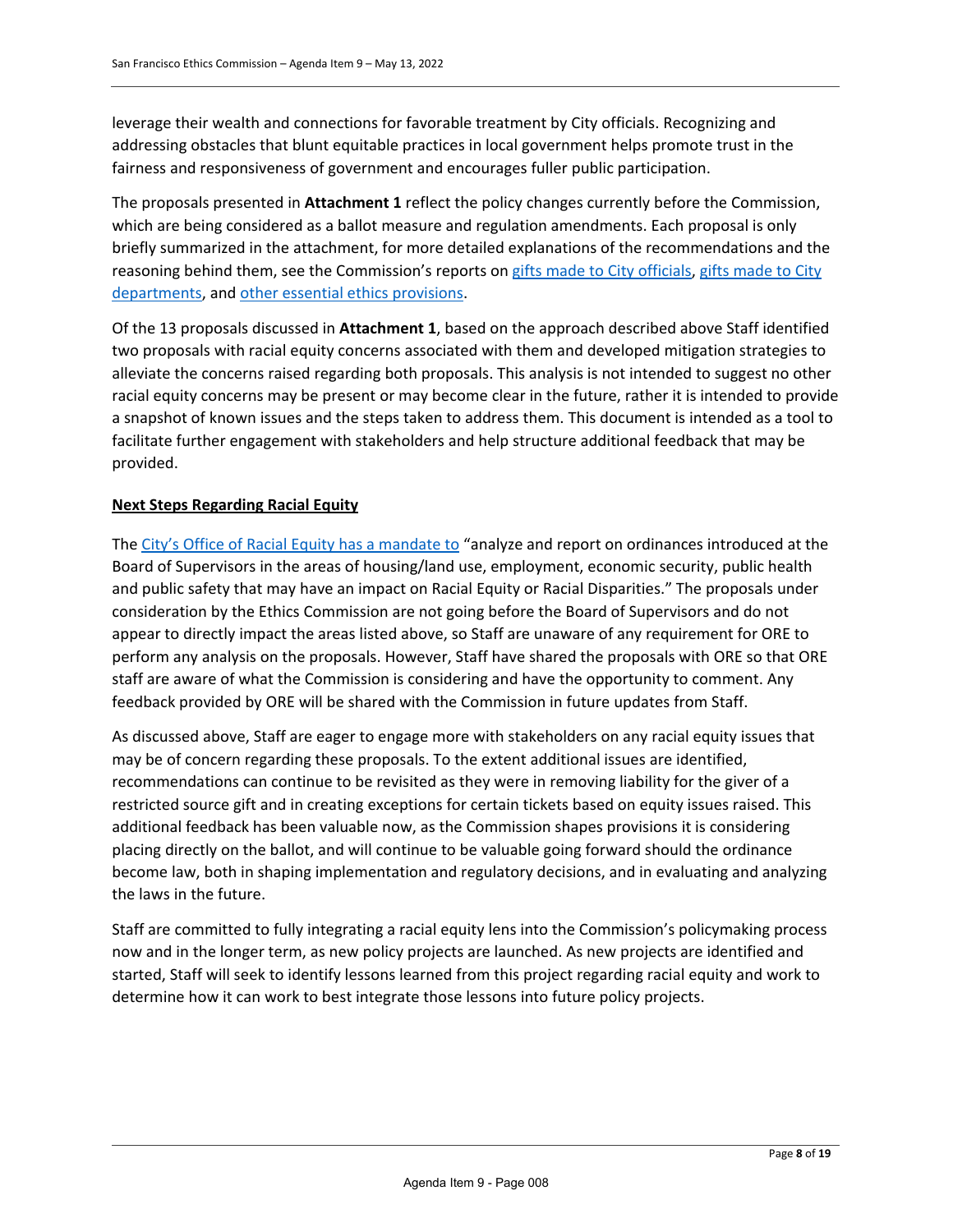# **Proposed Restricted Source Exception**

Based on continued engagement with stakeholders, Staff is recommending an additional exception to the restricted rule. The proposed exception would cover branded promotional items from nonprofit organizations of nominal value. This exception was crafted in response to concerns raised by stakeholders in the nonprofit community, who expressed concern over no longer being able to give gifts of nominal value to City officials for whom they are a restricted source. Nonprofit groups occasionally distribute branded materials to City officials and believe this to be an important aspect of how they raise awareness of their organizations, the services they provide, and the work they do with the City.

Current law exempts all non-cash gifts given by restricted sources, so long as they are valued at \$25 or less per occasion, limited to four occasions per calendar year. Staff continues to recommend getting rid of this general exception as it is overly broad and undermines the restricted source rule. However, a narrow exception to allow branded promotional items from nonprofits would allow nonprofit organizations to continue to distribute their promotional items, without undermining the overall rule.

The draft language for this exemption is presented below and has not yet been integrated into the draft regulation amendments before the Commission. As indicated above, as updated language Staff is proposing, this provision will be included in the final revised version of the proposed amendments brought forward for the Commission's action.

*The following are not gifts subject to the rules contained in section 3.216(b).*

*Branded promotional items from a nonprofit organization of nominal value. "Branded promotional items" can include pens, pencils, mouse pads, mugs, water bottles, calendars, tshirts, hats, buttons, stickers, or similar items, which are branded with the nonprofit organization's name or logo, or the name or logo of a program or project of the nonprofit organization. "Nonprofit organization" means an organization with tax exempt status under 26 United States Code Section 501(c)(3).*

Staff believes this narrow exemption, combined with the existing recommendations being considered by the Commission, will strengthen City ethics laws without hampering communication or collaboration between the City and nonprofit organizations. Staff welcomes additional feedback from the Commission and stakeholders regarding this exemption and the shared draft language.

# **Next Steps**

As of the publication of this memo, the meet and confer process on the Commission's proposed ballot measure and regulation amendments on gifts and essential ethics laws has not been concluded. Staff will continue to work with DHR on the meet and confer process and will present to the Commission any recommended additional revisions once available. In addition, Staff will continue to seek feedback on and implement methods for further embedding a racial equity lens into the Commission's policy work going forward. Staff looks forward to feedback from the Commission and members of the public on the updates presented in this memo.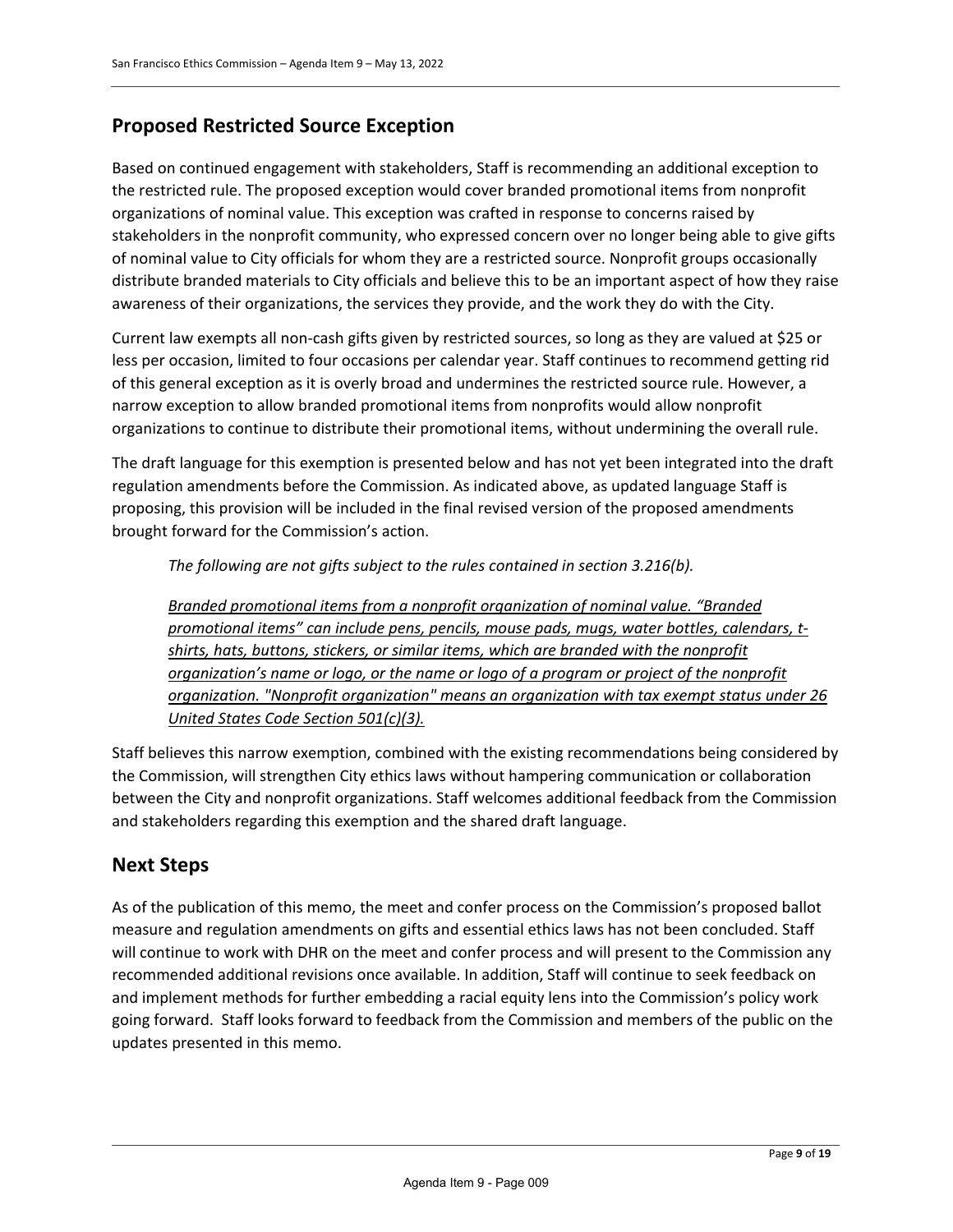# ATTACHEMENT 1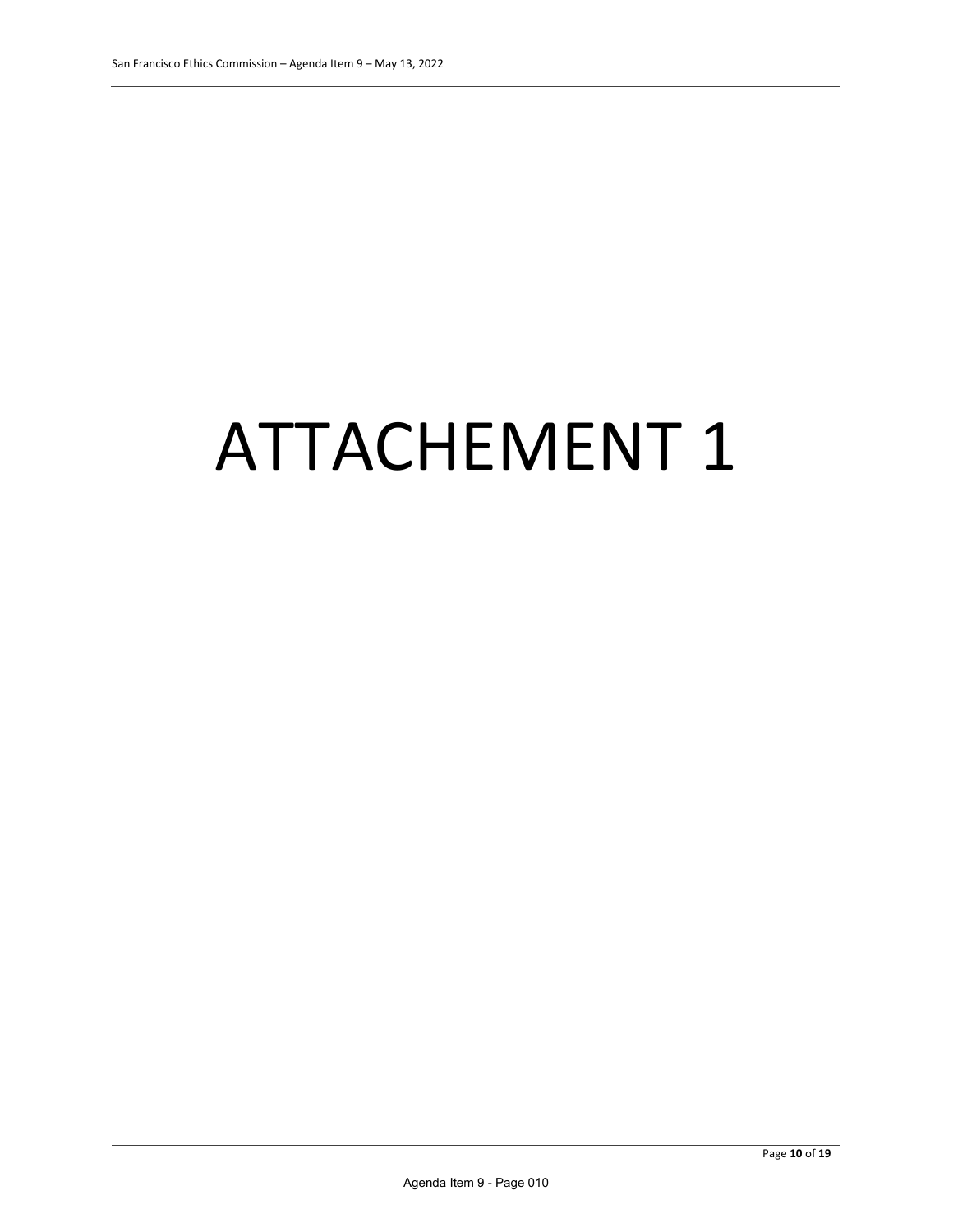# **ATTACHMENT 1**

# **Review of Proposals Currently Under Consideration by the Ethics Commission**

# 5/9/2022

As detailed in the attached memo, the proposals presented below reflect the policy changes being considered by the Ethics Commission in May of 2022, which are being considered as a ballot measure and regulation amendments. Each proposal is briefly summarized below and is followed by a brief discussion of Racial Equity (RE) considerations examined. For more detailed explanations of the recommendations and the reasoning behind them, see the Commission's reports on [gifts made to City](https://sfethics.org/ethics/2021/08/report-on-gift-laws-gifts-to-individuals-executive-summary.html)  [officials,](https://sfethics.org/ethics/2021/08/report-on-gift-laws-gifts-to-individuals-executive-summary.html) [gifts made to City departments,](https://sfethics.org/ethics/2021/09/gifts-to-city-departments-from-restricted-sources-lack-sufficient-public-transparency-and-create-opportunities-for-undue-influence.html) and [other essential ethics provisions.](https://sfethics.org/ethics/2021/12/report-on-strengthening-essential-ethics-provisions-executive-summary.html)

# **Proposal #1: Create a local definition of 'Gift'**

The City currently uses the state's definition of "gift" which includes state exceptions, which are largely inappropriate in the context of the City's restricted source rule. The proposal will create a local definition of "gift" that largely mirrors the state definition, carry over certain state gift exceptions, but omit those that undermine the purposes of the restricted source rule, and amend existing local exceptions to the restricted source rule.

#### **Racial Equity Considerations:**

As the proposed local definition of "gift" largely mirrors the state definition, using a definition that lives in local law versus one that lives in state law is unlikely to raise racial equity concerns. It is regarding what exceptions should be applied to the definition of "gift" where the more substantive differences arise. It is in this area that two issues regarding the receipt of tickets have raised racial equity concerns. The first issue involves tickets to entertainment events and the second is related to tickets to non-profit fundraisers.

State law has a process for allowing tickets to be accepted and distributed by an official's agency, instead of being accepted directly by the official. If this process is used, and the agency submits a Form 802, the tickets received and used are not considered gifts under the state's definition. Under current law, this means that tickets reported by a department on a Form 802 are exempt from the restricted source rule. If this proposal were enacted, reporting tickets on the Form 802 would no longer exempt them from the restricted source rule.

Staff heard concerns that there are small theaters and other entertainment venues, many of which are owned or operated by BIPOC individuals or serving BIPOC communities that give tickets to City officials, who then attend the shows and make decisions that positively impact these entertainment venues.

Staff heard similar concerns regarding tickets to non-profit fundraisers and the need for City officials to be able to accept free tickets to non-profit fundraising events. Stakeholders expressed that it is important for City officials to be able to receive free tickets to non-profit fundraisers, so that City officials can share information with other attendees, build and maintain relationships with grant recipients or potential grant recipients for the purpose of City business, and show departmental support for City-funded projects. Concerns were raised that not allowing these tickets to be accepted would disproportionally hurt smaller non-profits that serve BIPOC communities.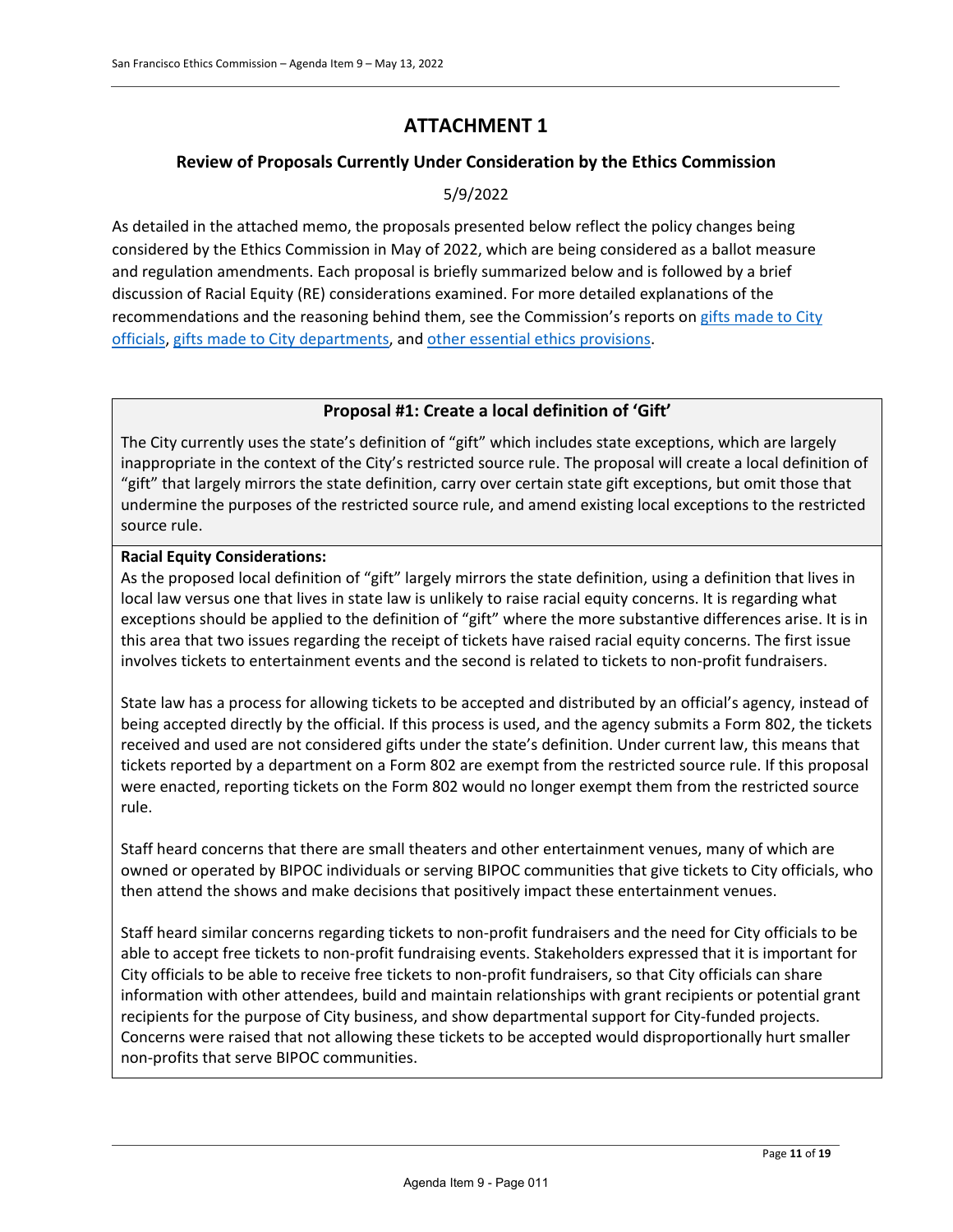#### **Mitigation Strategies:**

To allow City officials to continue to accept certain free tickets to entertainment events and non-profit fundraisers, Staff have revised their recommendations to include two new, narrowly tailored local gift exceptions. The exceptions would allow City officials to accept a single ticket from a restricted source, only if 1) attendance at the event is necessary to carry out the official's City duties and 2) the official's department discloses the receipt of the ticket, including why the ticket was given and which City official used it.

These two new exceptions are in addition to two of the state exceptions which are proposed to be copied into local law, which exempt tickets provided to City officials who are either making a speech or performing a ceremonial role at an event. City Departments could also purchase any tickets they need, which would avoid the need to use any of these exceptions and would not require entertainment venues and non-profit organizations to give away tickets, which otherwise could have been offered for sale.

Staff believes that the mitigation strategies articulated above address the known racial equity concerns that have been raised in relation to the creation of a local definition gift. Creating a local definition of 'gift' (opposed to continuing to use state's definition) would also make it easier for the City to be responsive to any additional racial equity concerns identified in the future, as the local rules would no longer be subject to a state definition that is outside of the City's control.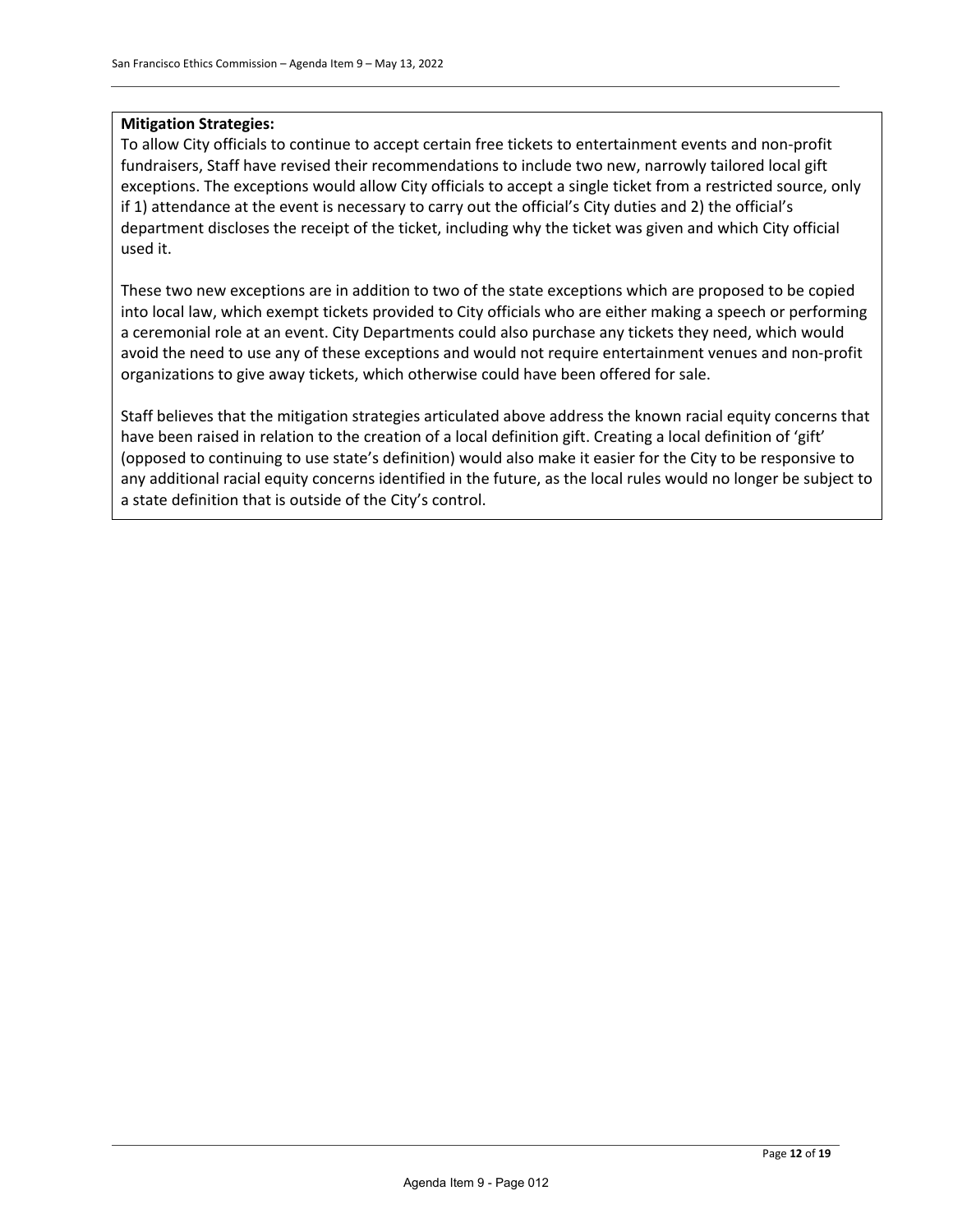# **Proposal #2: Expand the application of the restricted source rule to prohibit other aspects of a gift transaction beyond the receipt or solicitation of the gift by an official.**

This proposal would expand the City's existing restricted source rule to prohibit:

- City officials from soliciting or accepting gifts from restricted sources for any immediate family members of the official.
- City officials from soliciting, coordinating, facilitating, or accepting gifts for other City officials.
- The giving of gifts by lobbyists and permit consultants.
- City officials from accepting anything from a City department or non-City organization or person that bestows a personal benefit on the official if the official knows or has reason to know that the true source of the gift is a restricted source.
- Any person or organization from acting as an intermediary for a restricted source gift.

#### **Racial Equity Considerations:**

Staff had originally recommended amending the restricted source rule so that it would prohibit the *giving* of gifts by restricted sources, thus exposing restricted sources who gave unauthorized gifts to penalties. Staff heard concerns that expanding liability to the givers of restricted source gifts would potentially ensnare members of the public who were unaware of the rule and that members of BIPOC communities could be disproportionally impacted by this change. There were also concerns that the addition of liability for the *givers* of gifts would discourage members of the public and community-based organizations (particularly smaller organizations, serving BIPOC communities) from engaging with City departments.

Staff have not heard racial equity concerns regarding the other expansions of the restricted source rule (presented in the bullet points above).

#### **Mitigation Strategies:**

Staff have revised their recommendation so that there is no longer liability for restricted sources who *give*  gifts. The activity concerned (the flow of gifts from restricted sources to City officials) is still prohibited, but it would be the City officials who would potentially face penalties for violating the rule by soliciting or accepting such gifts, not the restricted source for *giving* the gifts. This revised recommendation was presented to the Commission through a March 14<sup>th</sup> memo, which was subsequently discussed at the Commission's March 18<sup>th</sup> meeting. Staff believes that removing the liability for the giving of gifts is the most effective way to address the racial equity concerns associated with this proposal, while still strengthen the restrict source rule.

As no racial equity concerns have been identified regarding the other aspects of this proposal (presented in the bullet points above), no additional mitigation strategies are needed at this time. Staff believes that the mitigation strategies articulated above address the known racial equity concerns associated with this proposal.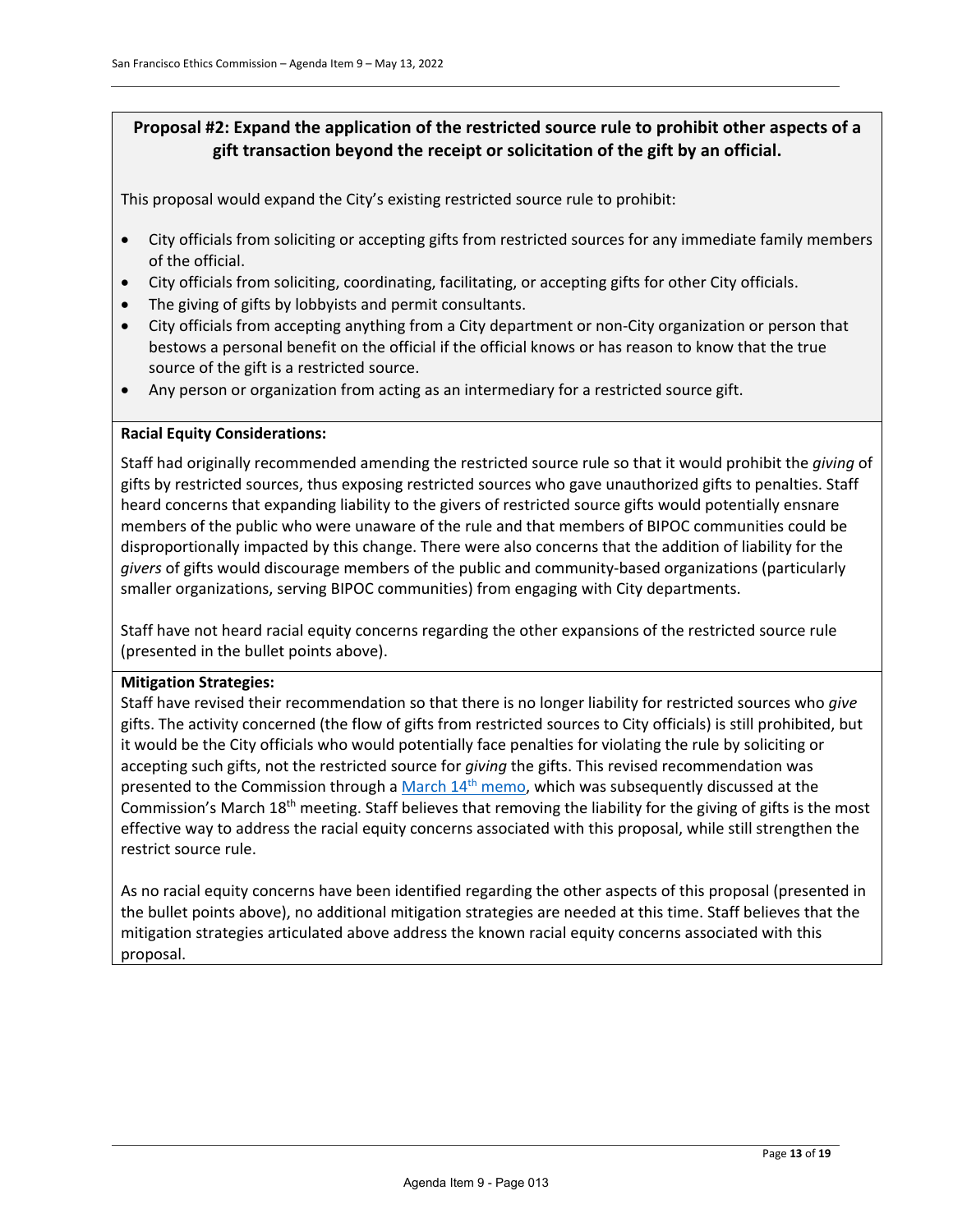#### **Proposal #3: Clarify how the restricted source rule applies to City Contractors***.*

The City's restricted source rule prohibits City officials from soliciting or accepting gifts from any person "doing business with or seeking to do business with the department" of that City official. However, "doing business with the department" is currently only defined through Ethics Commission regulations and that definition uses the word "contract" without providing a definition. This proposal would codify the definition of "doing business with the department" and add a definition for "contract" to the code to clarify how the restricted source rule applies to City contractors.

#### **Racial Equity Considerations:**

No issues related to racial equity have been raised regarding this proposal and it is unclear how this proposal could negatively impact BIPOC communities.

#### **Mitigation Strategies:**

Given the nature of this proposal and the absence of concerns raised by stakeholders, no mitigation strategies are necessary at this time.

# **Proposal #4: Amend the restricted source rule to explicitly apply to individuals and entities that apply for or obtain a permit, license, or entitlement for use from a City department.**

This proposal would amend the restricted source rule to explicitly apply to individuals and entities that apply for or obtain a permit, license, or entitlement for use from a City department. If the permit, license, or entitlement for use is approved by the department head, the department's board of commission, or the Board of Supervisors, the individual or entity would become a restricted source for all City officials in that department, if not the individual or entity would only be a restricted source for officers and employees who were personally and substantially involved in the approval process.

#### **Racial Equity Considerations:**

No issues related to racial equity have been identified regarding this proposal and it is unclear how this proposal would negatively impact BIPOC communities. The proposal may expand the number of people and entities who are restricted sources, however being a restricted source should not harm the restricted source. Being a restricted source only means that certain City officials are prohibited from soliciting or accepting gifts from that source. Restricted sources should be able to expect the same level of service from City officials and City departments regardless of their ability to give gifts to City officials, so not being able to give such gifts should not diminish the ability of a restricted source to access City services. Also, with the proposed change discussed above in Proposal #2, which removes liability for restricted sources who attempt to give gifts to City officials, restricted sources would not face potential penalties for inadvertently giving, or attempting to give, a prohibited gift.

#### **Mitigation Strategies:**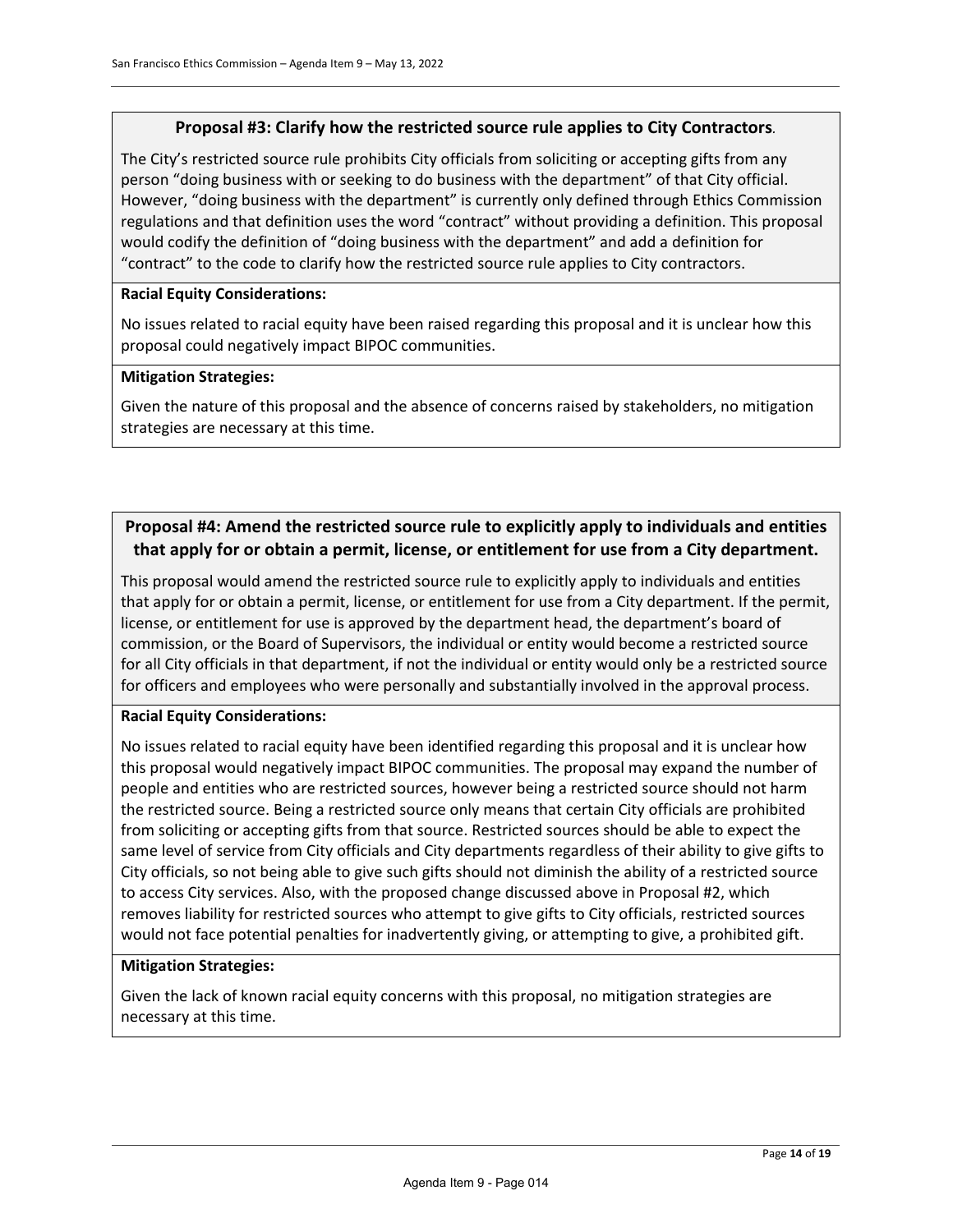# **Proposal #5: Amend the restricted source rule to explicitly apply the rule to affiliates of an entity that is a restricted source.**

This proposal would amend the restricted source rule so that the rule is explicitly applied to affiliates (directors, officers, and major shareholders) of an entity that is a restricted source.

#### **Racial Equity Considerations:**

No issues related to racial equity have been identified regarding this proposal and it is unclear how this proposal would negatively impact BIPOC communities. The proposal may expand the number of people or entities who are restricted sources, however, as discussed above in regard to Proposal #4, being a restricted source should not harm the restricted source, their ability to work with the City, or their ability to access City services.

#### **Mitigation Strategies:**

Given the lack of known racial equity concerns with this proposal, no mitigation strategies are necessary at this time.

# **Proposal #6: Create a single, standardized disclosure requirement for payments to City departments.**

Existing City laws require departments to disclose all payments they receive from non-City sources in a variety of ways. These existing disclosures are ineffective, redundant, and present compliance challenges for departments. This proposal would create a single, standardized disclosure requirement for payments made to City departments.

#### **Racial Equity Considerations:**

It is unclear how creating a single, standardized disclosure for payments made to City departments would harm BIPOC communities and no stakeholders have expressed concerns regarding this proposal's racial equity impact.

#### **Mitigation Strategies:**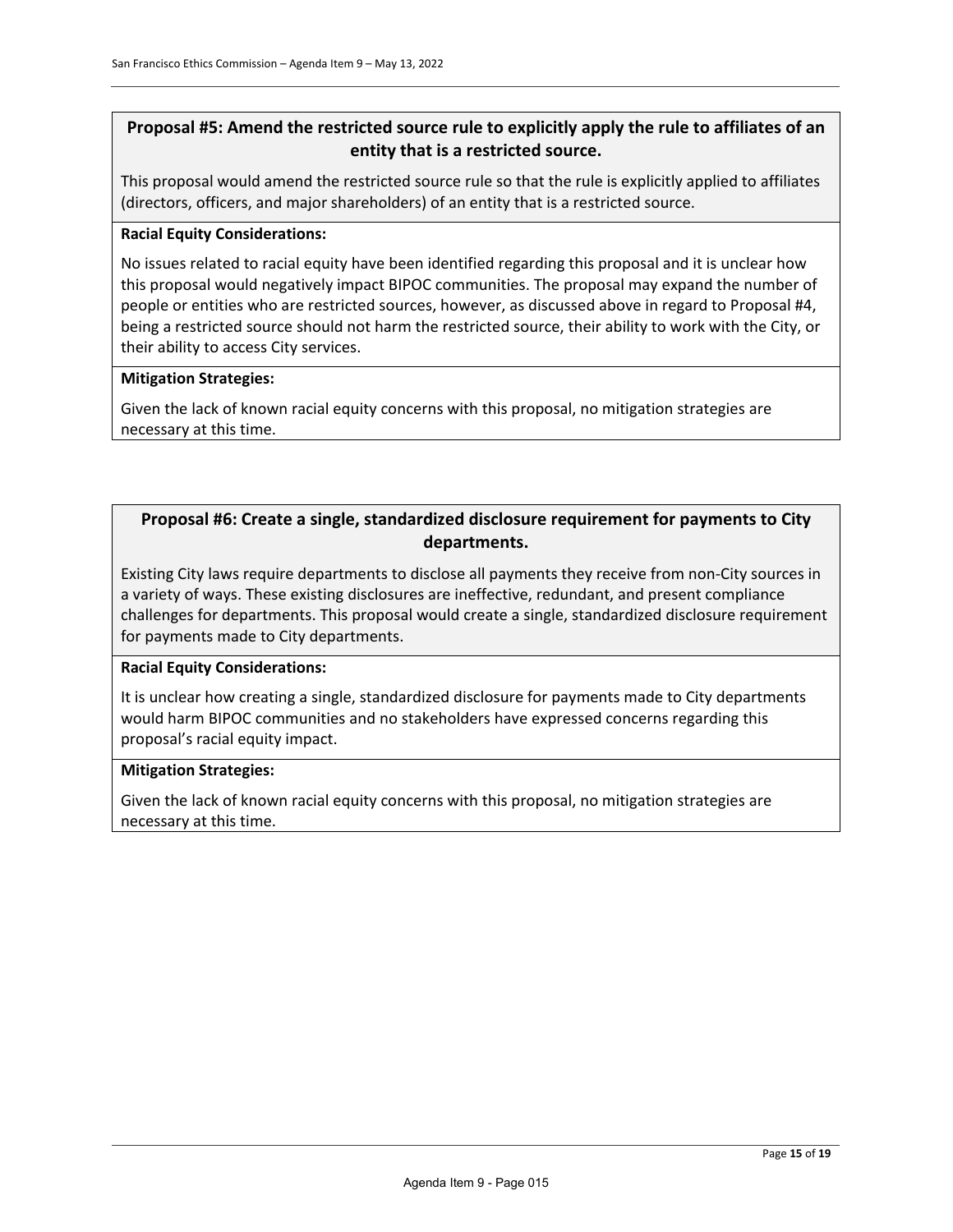# **Proposal #7: Amend regulations containing exceptions to the rule against gifts from subordinates**.

Current law prohibits City officials from soliciting or accepting gifts or loans from their subordinates, however the existing local exceptions to this rule are overly broad. This proposal narrows the exceptions to the subordinate gift rule to reduce the potential for abuse.

#### **Racial Equity Considerations:**

No stakeholders have raised racial equity concerns regarding this proposal, and it is unclear how adjusting the limitations on what gifts a City official can accept from their subordinates would negatively impact BIPOC communities.

#### **Mitigation Strategies:**

Given the lack of known racial equity concerns with this proposal, no mitigation strategies are necessary at this time.

#### **Proposal #8: Strengthen San Francisco's bribery rule by incorporating elements of the federal bribery rule.**

This proposal would strengthen the City's bribery rule by:

- Defining "bribe" broadly as "anything of value," rather than narrowly as a "gift" as it is currently.
- Prohibiting bribery in cases where the payment is made to a third party, not to the City official in question.
- Prohibiting the solicitation of bribes by City officials.

#### **Racial Equity Considerations:**

No stakeholders have raised racial equity concerns regarding this proposal, and it is unclear how strengthening the City's bribery rule would have a detrimental effect on BIPOC communities.

#### **Mitigation Strategies:**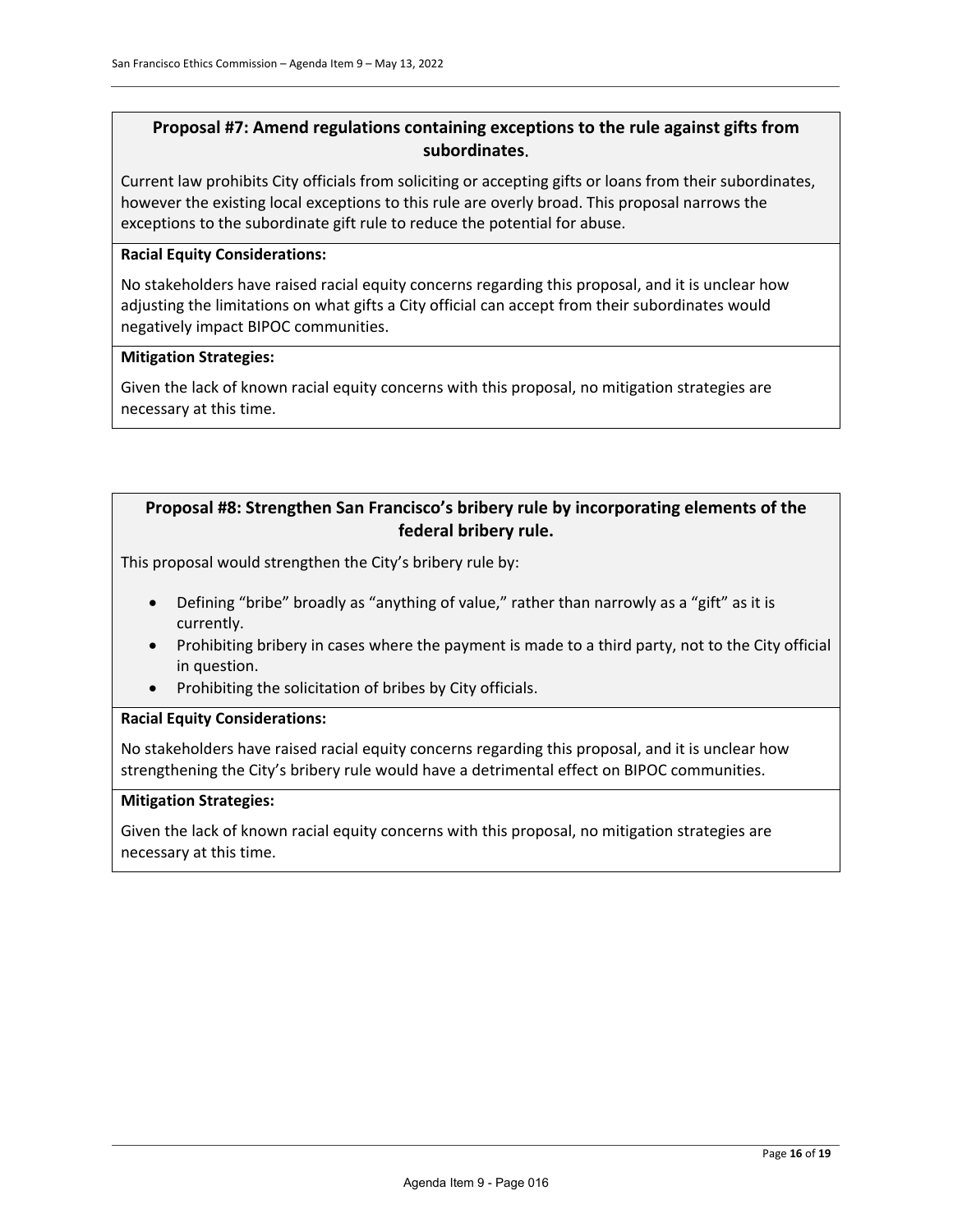#### **Proposal #9: Extend the annual ethics training requirement to all Form 700 filers.**

Under current law, all City elected officials, members of boards and commissions, and department heads must complete an annual training on ethics laws and must certify completion of the training to the Ethics Commission. This proposal would extend the annual ethics training requirement to all Form 700 filers.

#### **Racial Equity Considerations:**

No stakeholders have raised racial equity concerns regarding this proposal, and it is unclear how requiring more City officials to be trained on the City's ethics rules would negatively impact BIPOC communities.

#### **Mitigation Strategies:**

Given the lack of known racial equity concerns with this proposal, no mitigation strategies are necessary at this time.

#### **Proposal #10: Codify rules contained in departmental Statements of Incompatible Activities into the Code and discontinue departmental Statements of Incompatible Activities.**

Currently, each City department is required to adopt a Statement of Incompatible Activities (SIA) containing rules regarding activities that are prohibited and punishable as a violation of the Campaign and Governmental Conduct Code. In practice, SIAs have proven to be an ineffective tool for applying important ethics rules. This proposal would codify the rules currently found in departmental SIAs and apply them uniformly to all City officials. Additionally, instead of City officials receiving a copy of their department's SIA each year, officials will receive a summary of relevant state and local ethics laws prepared by the Ethics Commission each year.

#### **Racial Equity Considerations:**

No stakeholders have raised racial equity concerns regarding this proposal, and it is unclear how moving rules from departmental SIAs into the Campaign and Governmental Conduct Code would exacerbate racial inequities.

#### **Mitigation Strategies:**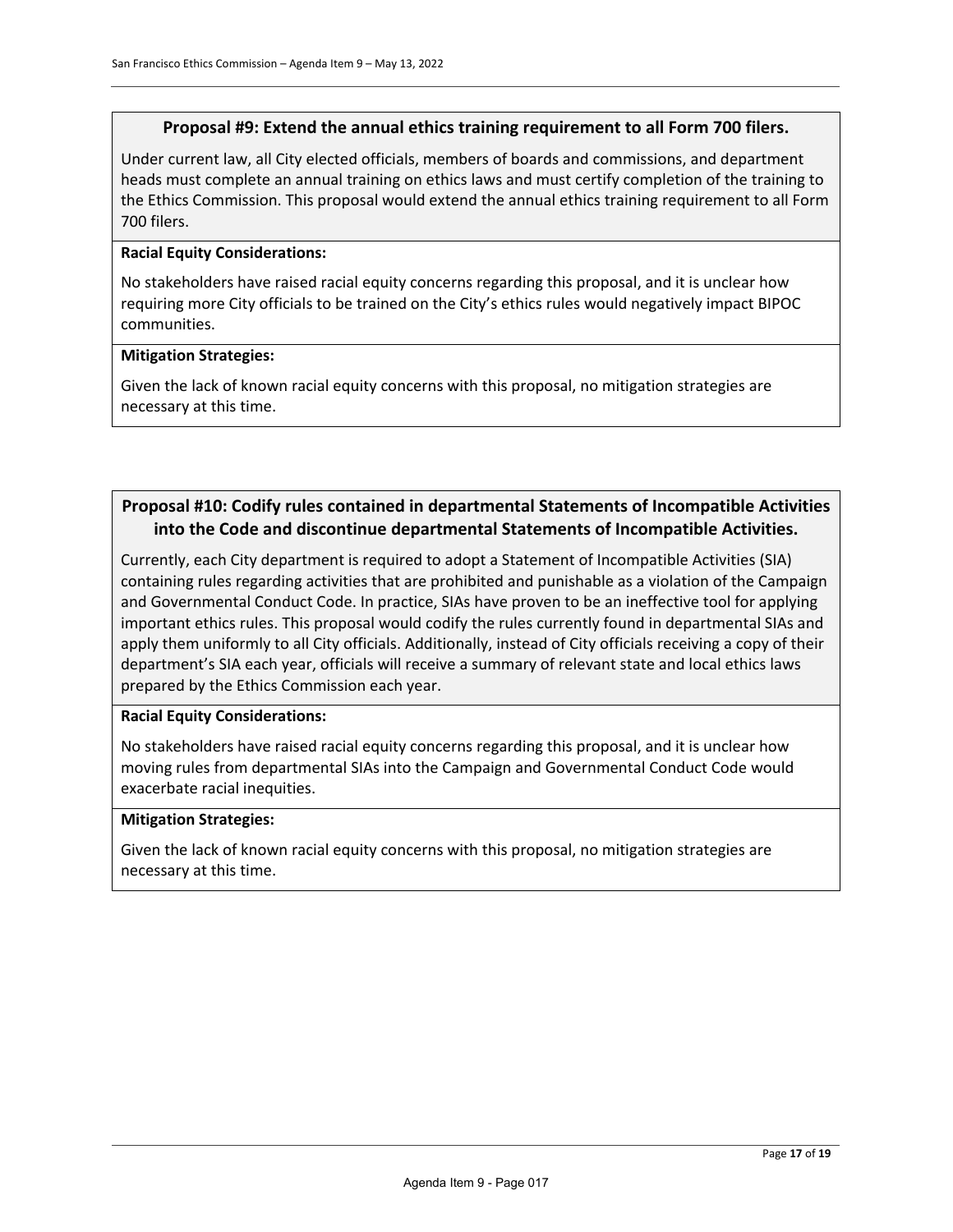# **Proposal #11: Standardize penalty provisions to make it clear that all violations of the Code are punishable and that proving a particular mental state is not required.**

For three chapters of the Campaign and Governmental Conduct Code (those containing rules for lobbyists, major developers, and permit consultants), current law requires the mental state of 'knowingly and negligently" be established for applying administrative penalties. This is a departure from the other chapters of the law where administrative penalties are applied on a strict liability basis. This proposal removes this mental state requirement for these three chapters.

This proposal also clarifies that penalties are possible for City officials who fail to adequately disclose their personal financial interests and creates a penalty for City officials who fail to properly disclose a personal, professional, or business relationship with persons involved in a government decision.

#### **Racial Equity Considerations:**

It is unclear how holding lobbyists, major developers, and permit consultants to strict liability standard would harm BIPOC communities. Lobbyists, major developers, and permit consultants have a professional obligation to be aware of City ethics rules, being ignorant of such rules should not allow them to avoid penalties for violations of the law. Similarly, it is unclear how City officials potentially facing penalties for failing to properly make required disclosures of their financial interests or relationships would negatively impact BIPOC communities. Stakeholders have also not raised racial equity concerns regarding this proposal.

#### **Mitigation Strategies:**

Given the lack of known racial equity concerns with this proposal, no mitigation strategies are necessary at this time.

# **Proposal #12: Protect ethics laws from legislative amendments by requiring approvals by a supermajority of the Ethics Commission and Board of Supervisors for legislative amendments.**

Some chapters of the Campaign and Governmental Conduct Code can be amended with only a simple majority of support from the Board of Supervisors. This proposal would protect additional chapters in the code from legislative amendments, by limiting future amendments to those approved by supermajorities of both the Board of Supervisors and the Ethics Commission. This proposal would not limit the ability of voters to amend the code through ballot measures.

#### **Racial Equity Considerations:**

No stakeholders have raised racial equity concerns regarding this proposal, and it is unclear how requiring Ethics Commission approval for legislative amendments to the Campaign and Governmental Conduct Code would negatively impact BIPOC communities.

#### **Mitigation Strategies:**